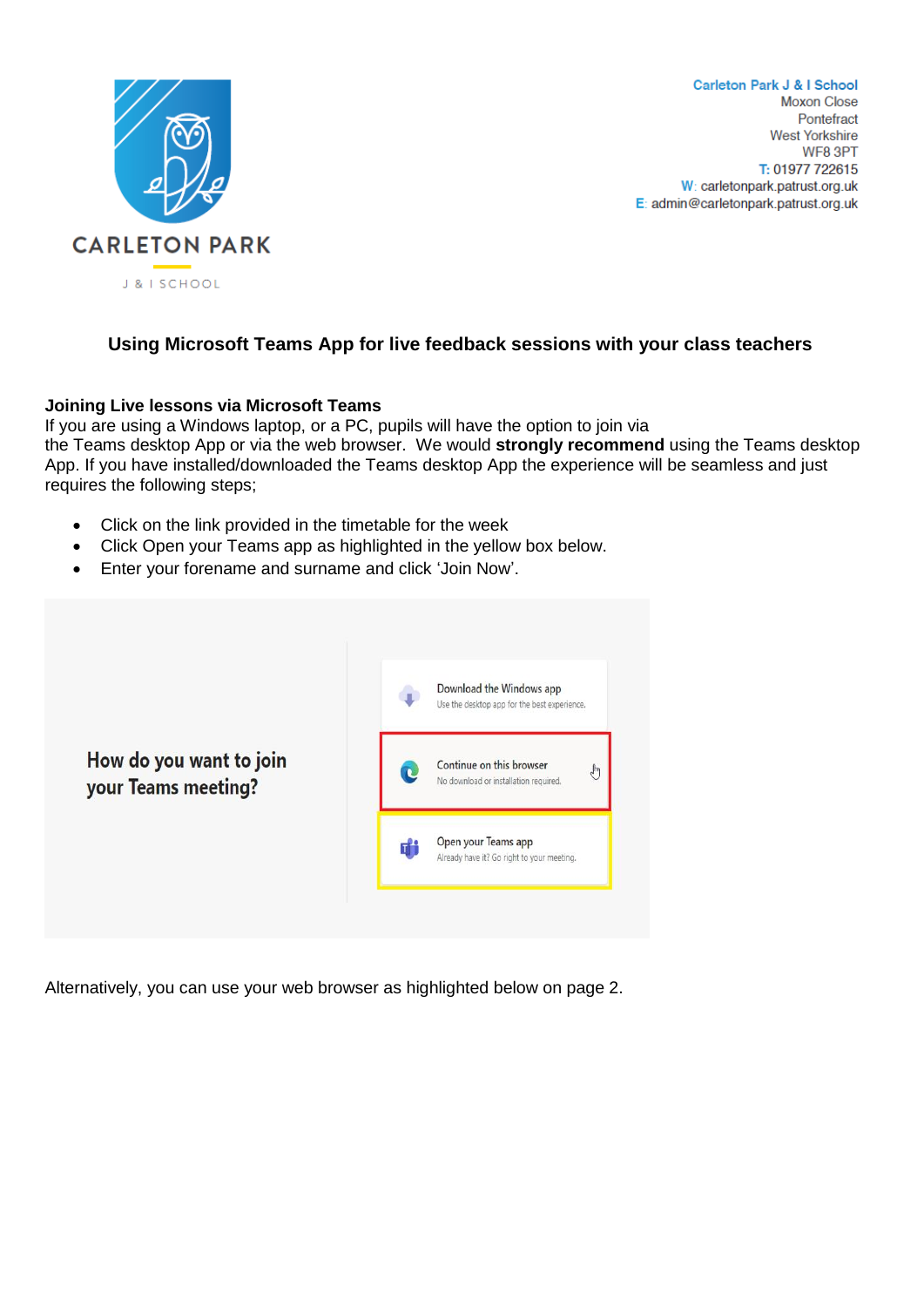

If pupils are joining the live lessons via an Android or Apple iPhone they will first need to download the Microsoft Teams App from the Apple or Android App stores. They will also need to click the provided link from school on the same device once it has downloaded.

If they are using the in-browser experience pupils will be asked to enable their Microphone and Camera, provided they have a capable device.



Once the Microphone and Camera are enabled pupils will be asked to enter their full name and Click 'Join Now'.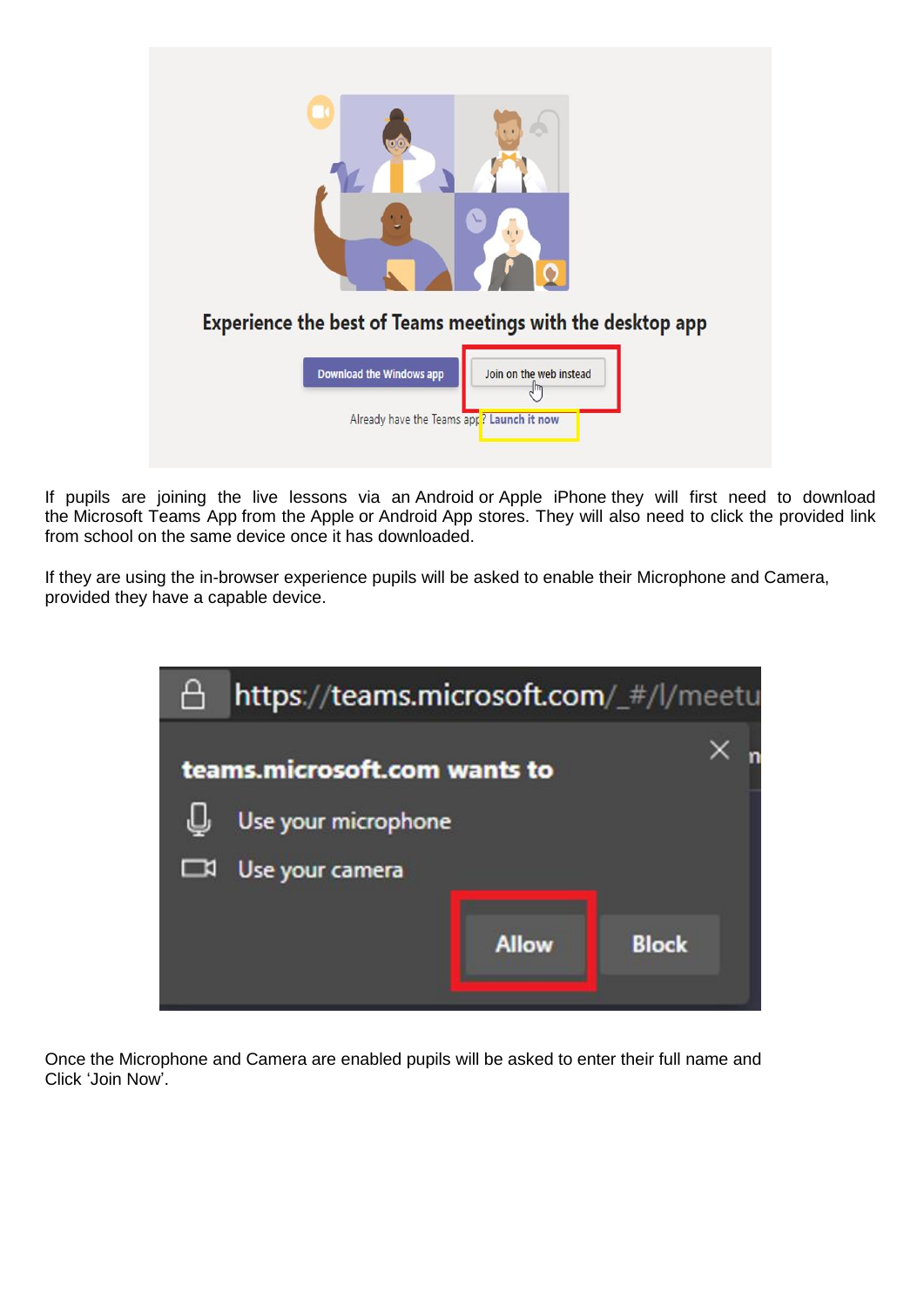

Until a pupil is admitted into the meeting by their teacher they will see the below screen.



Once the teacher admits a pupil they will be able to see their friends and communicate with each other. The live feedback session will then begin. Only the classroom teacher can end the session. Pupils will be on 'mute' until invited to speak by the teacher. This ensures that the lesson flows smoothly, and the experience is beneficial for all the participants.